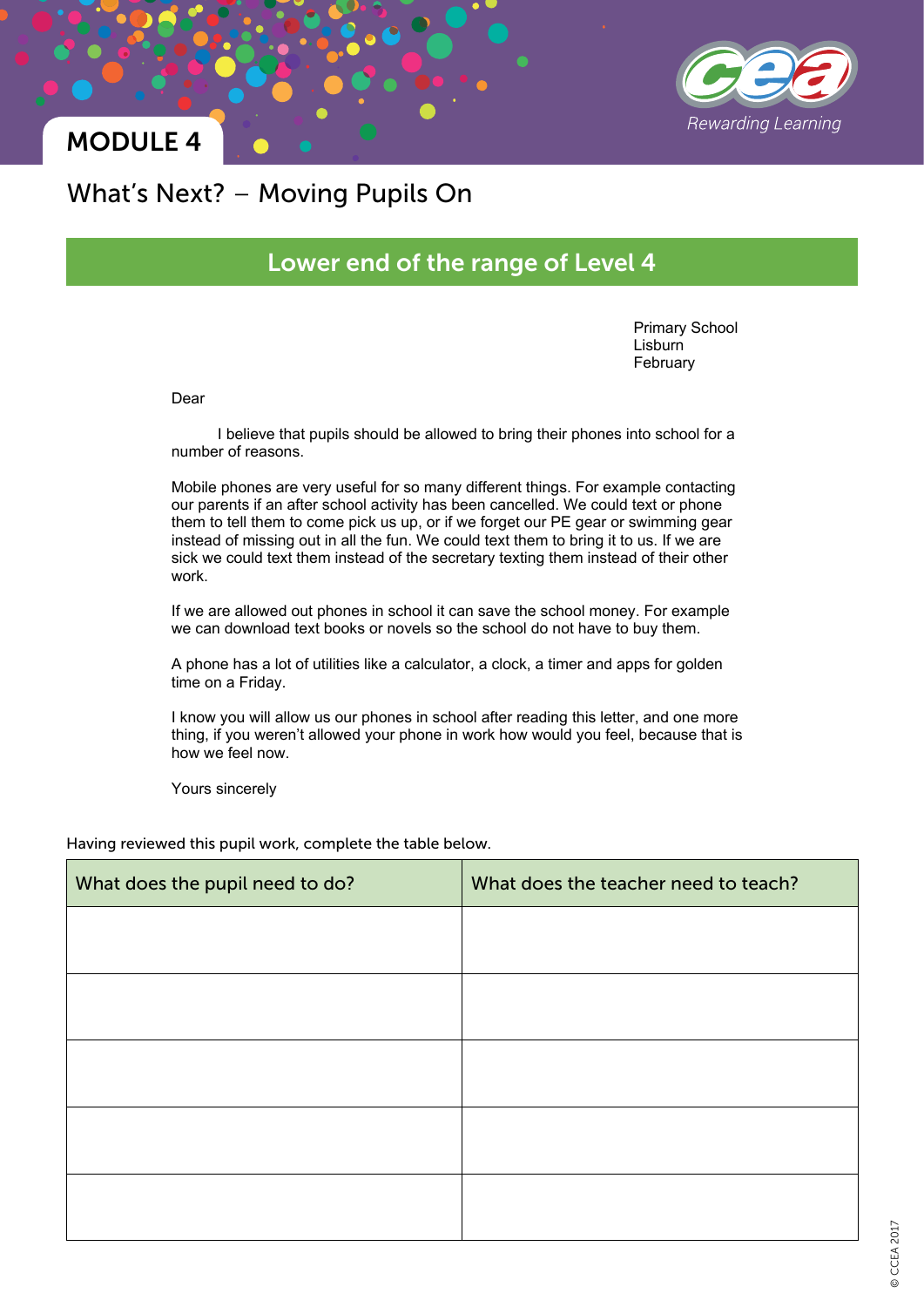

### MODULE 4

### What's Next? – Moving Pupils On

#### Higher end of the range of Level 4

Primary School Lisburn February

Dear

I am writing to you on the subject of mobile phones in school. I believe that mobile phones should not be allowed to be used by the pupils of Primary School I believe this for a number of reasons.

The main reason why I believe that mobile phones should not be allowed in our school because of cyber bullying. There is a greater chance of cyber bullying if we are allowed mobile phones in school. I believe this because if some people have an argument in school it is likely that one person will send a nasty text message but if they don't have their phone in school by the time they get home they will either made up with the other person or calmed down.

Another reason why I believe that mobile phones should not be allowed is because not all children have mobile phones and they could be teased because of it. Also some people don't have the latest phones such as iPhones and it wouldn't be fair on the children who don't. Children would pick their friends based on what make of phone they have. Then children's parents would be under pressure to get their child a phone.

A further reason why I believe mobile phones should not be allowed is because most phones have internet access and calculators, therefore mobile phones could be used for cheating in a test or a piece of work. Also if you used your phone for cheating in a test it would cost quite a bit more money because internet access isn't free to use from mobile phones.

Social networking apps are available on mobile phones. This may distract pupils from the work they have to complete in class. Also pupils might give away details like what school they go to and where they live so social networking is a danger to children.

The arguments and information that I have given you clearly show that mobile phones should not be allowed in our school. Also I would like to say that we have no need for mobile phones in school because school is for learning not using mobile phones.

Yours sincerely